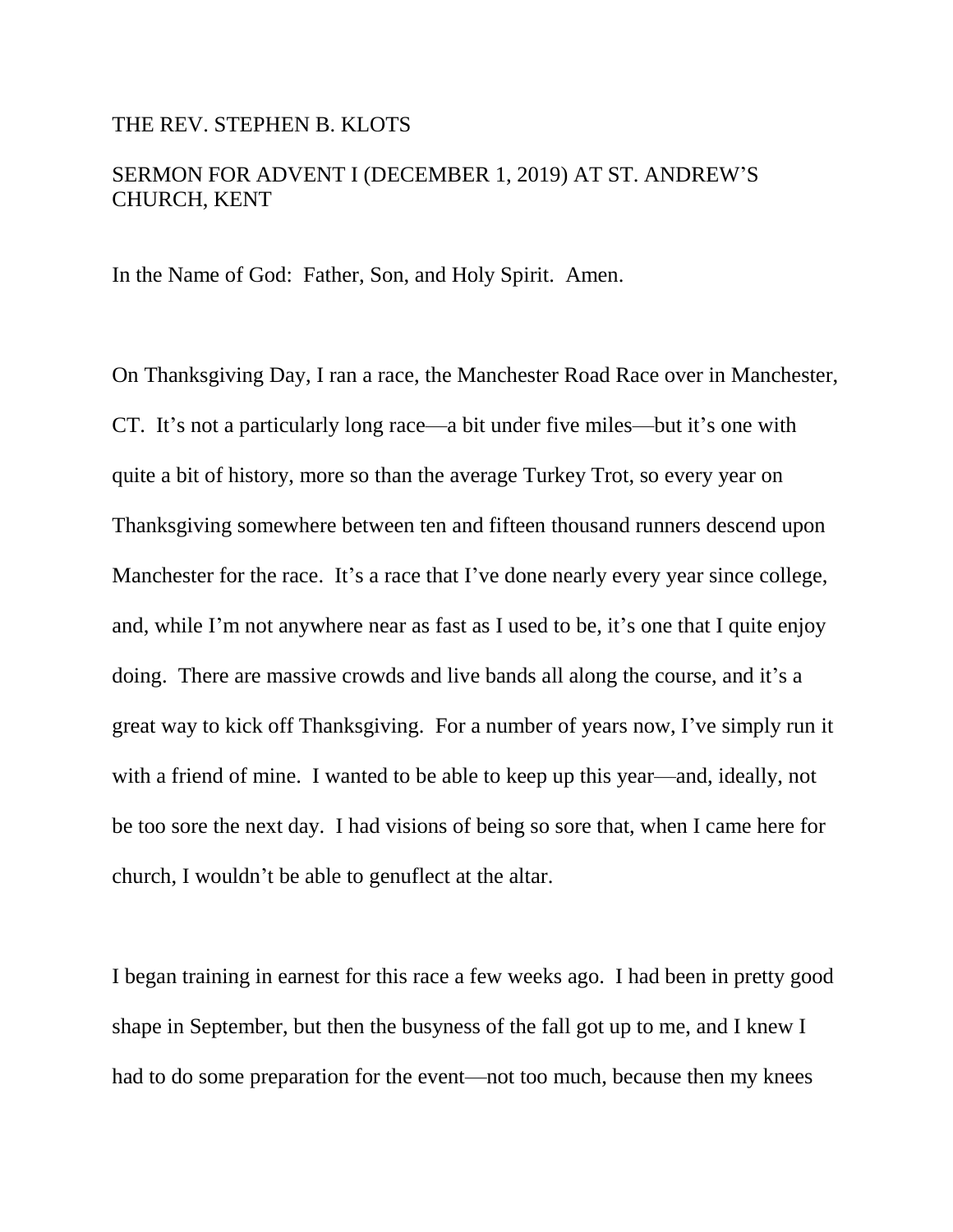would rebel against me, but enough so I was ready. For the last several weeks, I must have run four or five times per week, sometimes for only two miles, or maybe three, but enough to get my legs ready. And my preparation worked. I felt great out there. I had a blast, savoring the shouts of the crowd and the numerous bands along the course, many of which seemed to be playing the theme from *Rocky.* Our finishing times were not particularly amazing, but that wasn't really the point. I ran, I kept up, and afterwards, I felt virtuous enough to have an extra slice of pie when it came time for dessert.

It really was all about the preparation. I knew the race was coming up, and I did what I needed to do before the day itself so that all would go well. I'm sure each of you can relate that—to some event in your life when everything went well because of the preparation you put in beforehand. Maybe for you it was also a race or some other athletic challenge, but perhaps it was something more important the accomplishment of an academic goal, or a wedding, perhaps the birth of a child. You were prepared, and everything went well.

I know we'd like to think we're like this all of the time—that we're always so well organized—but of course we're not. After many years of teaching, for example, I've begun to think that it doesn't matter whether I give my students a week or one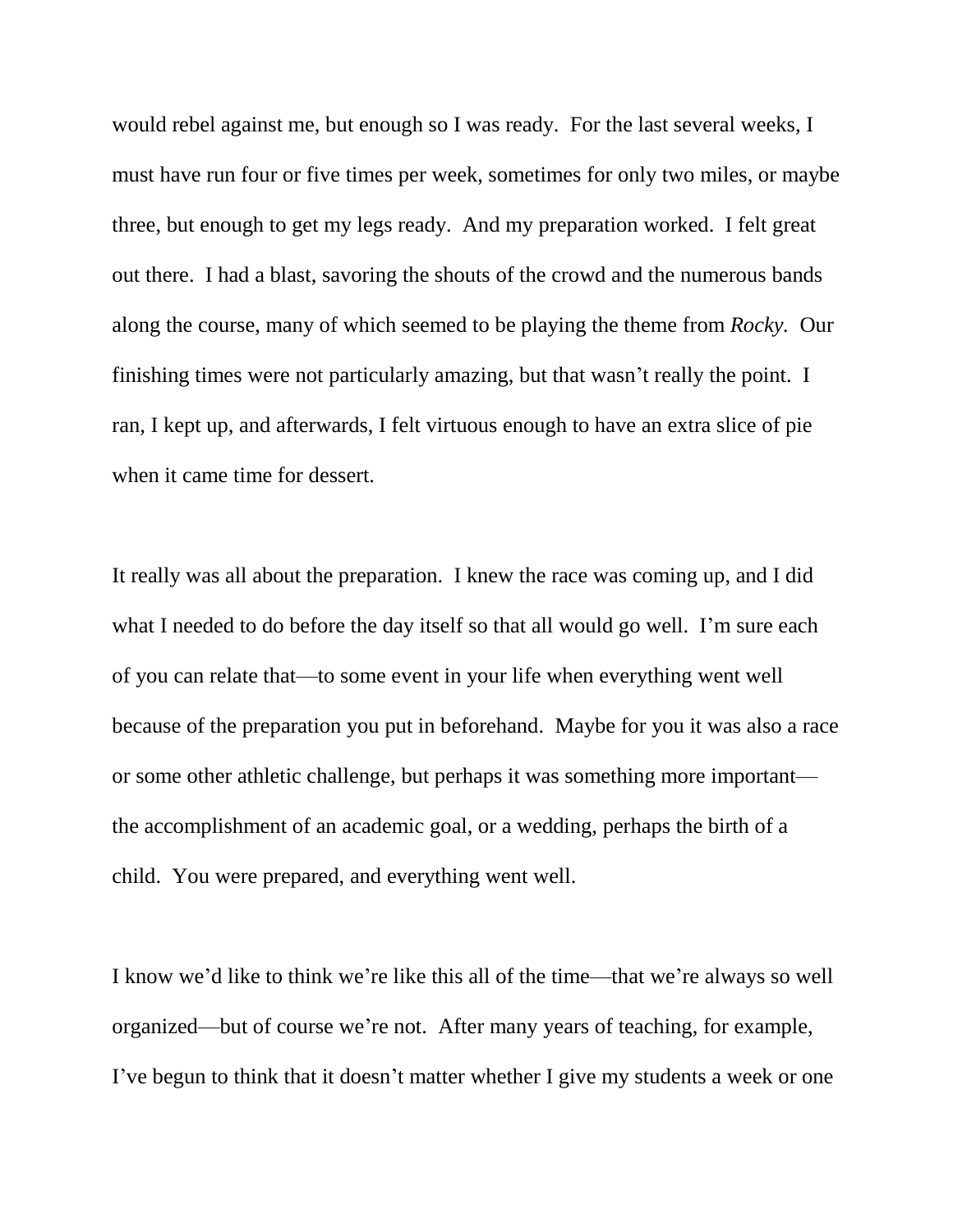day to write an essay. No matter how much time I allow, the papers often look the same because my students will put things off and put things off until the last minute. There are so many things they'd rather do, some of them frivolous, and they don't want to think about the due date, and in consequence they'll finish at some late hour the night before the assignment's due. They won't put in the necessary time or preparation. I'm not immune to this either. Last week I went in to see the dentist, Dr. George Hetson, and of course I spent a good ten or fifteen minutes brushing and flossing my teeth before going in for the appointment. I felt good about things, but then the hygienist was quick to point out spots where maybe I hadn't been so thorough over the previous few months. Like my students, in this case I guess I was mainly good at the last minute preparation.

In a more general sense, how many of us prepared for those events that we can be sure will happen at some point, but we just don't know when? Maybe it's the possibility of a fire at home, or a natural disaster, or the death of a loved one. Sure, we remember to change the batteries on our smoke alarms occasionally, but is there more we need to be doing? Isn't this true for all of life?

I speak of all of this because today is the First Sunday of Advent, and Advent for the church is a season of preparation—of preparation for the coming of God. It is a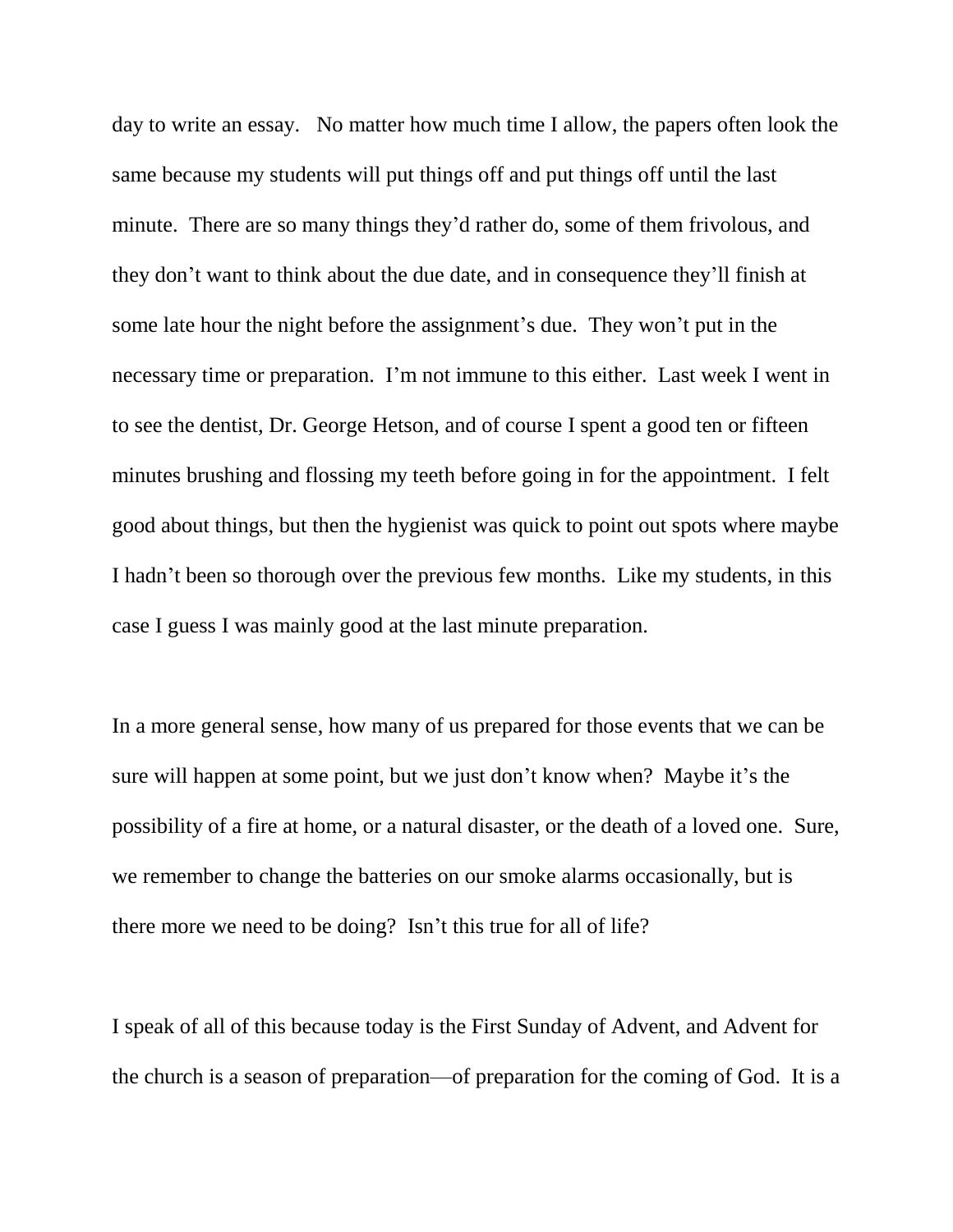time of liturgical preparation for our celebration of God coming among in the Christ child at Bethlehem. It's a time of prayerful preparation for that moment which we affirm in the creeds—when Christ shall come again to judge the living and the dead. It's also a time of spiritual preparation, so we might see the many ways He comes into our lives each day—in the people we meet, in this holy place, and in our many and varied callings. Ultimately, it's time for all of us to prepare for that moment when our earthly work is done and we see God face to face. As part of this, Advent is a time when we ask ourselves if our preparations are adequate. If life is like a race, how is our training? Are we putting in the extra mile? If life is like a class, how are our study habits? Are we diligent in our preparations, or are we like my students, procrastinating on what needs to be done? Are we putting our preparations off because, like my students, we don't really want to think about the due date?

In today's Gospel, Jesus speaks of the coming of the Son of Man—the great Day of Judgment—as being like a great surprise. No one will know when the hour is near, and people will just going on with their lives, doing what they always do eating and drinking, marrying and giving in marriage—when God comes. Jesus invites his followers to prepare for this through a state of watchfulness: "Keep awake, therefore," he says, "for you do not know what day your Lord is coming."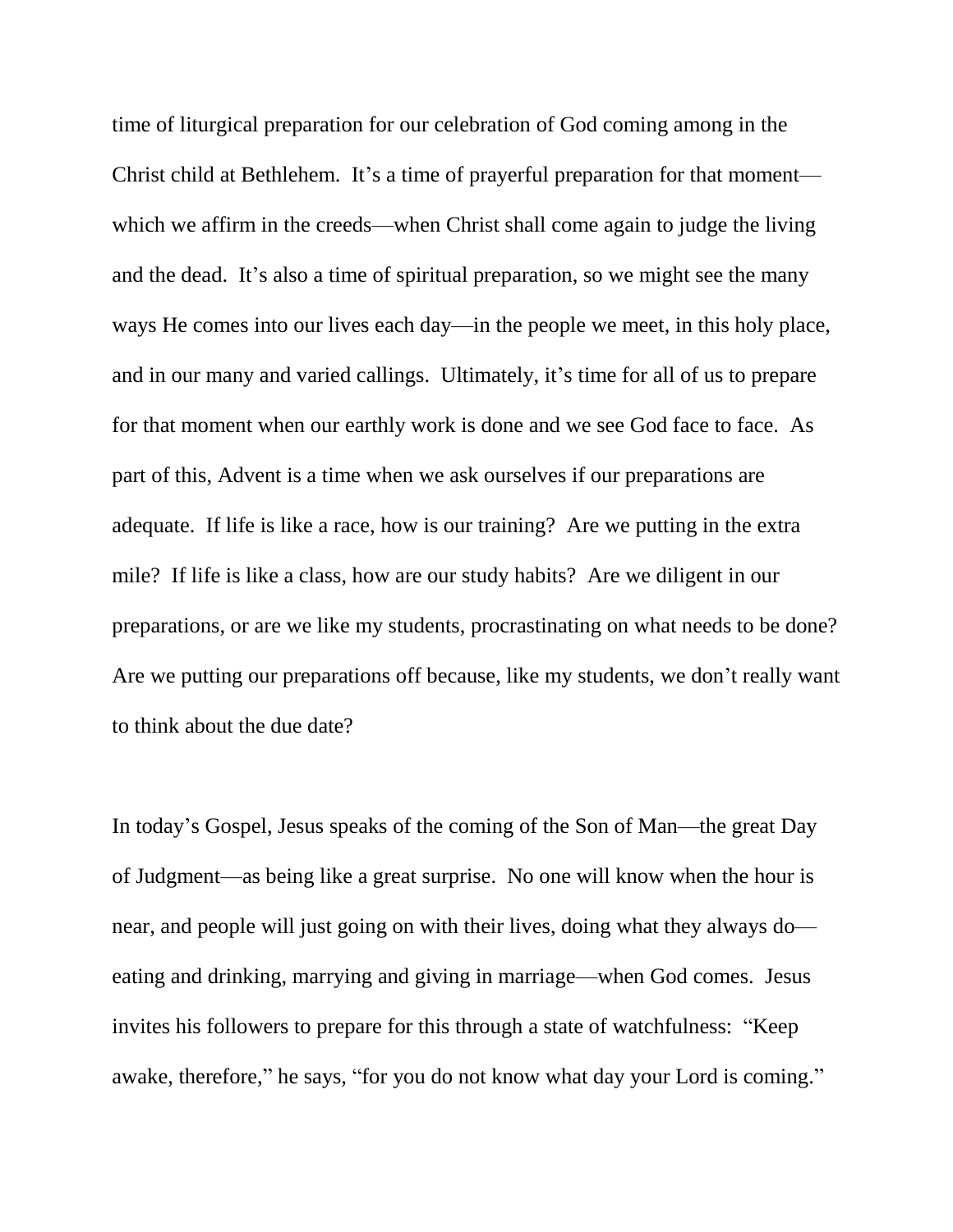We cannot know when that will happen. Closer to home, all of us know in some intellectual way that our days on earth are numbered, that some day, when we have passed, people will gather and pray for us, perhaps even weep for us, maybe in this very church—but we still go on with our lives, living, working, paying taxes, worrying about the government, sometimes running races, always celebrating the holidays, marrying and giving in marriage, and generally getting bogged down in the ordinary. Do we prepare for that event, that great encounter with God, as Christ would have us prepare? "Therefore, you must also be ready," he says, "for the Son of Man is coming at an unexpected hour."

This morning's reading from the Letter to the Romans gives us some idea of what these preparations might look like. St. Paul writes, "Let us then cast aside the works of darkness and put on the armor of light; let us live honorably as in the day, not in reveling and drunkenness, not in debauchery and licentiousness, not in quarreling and jealousy. Instead, put on the Lord Jesus Christ, and make no provision for the flesh, to gratify its desires." In this passage, Paul is pointing to what I'd like to calls the three Ps of Advent—penitence, purpose, and prayer—that are all part of preparation.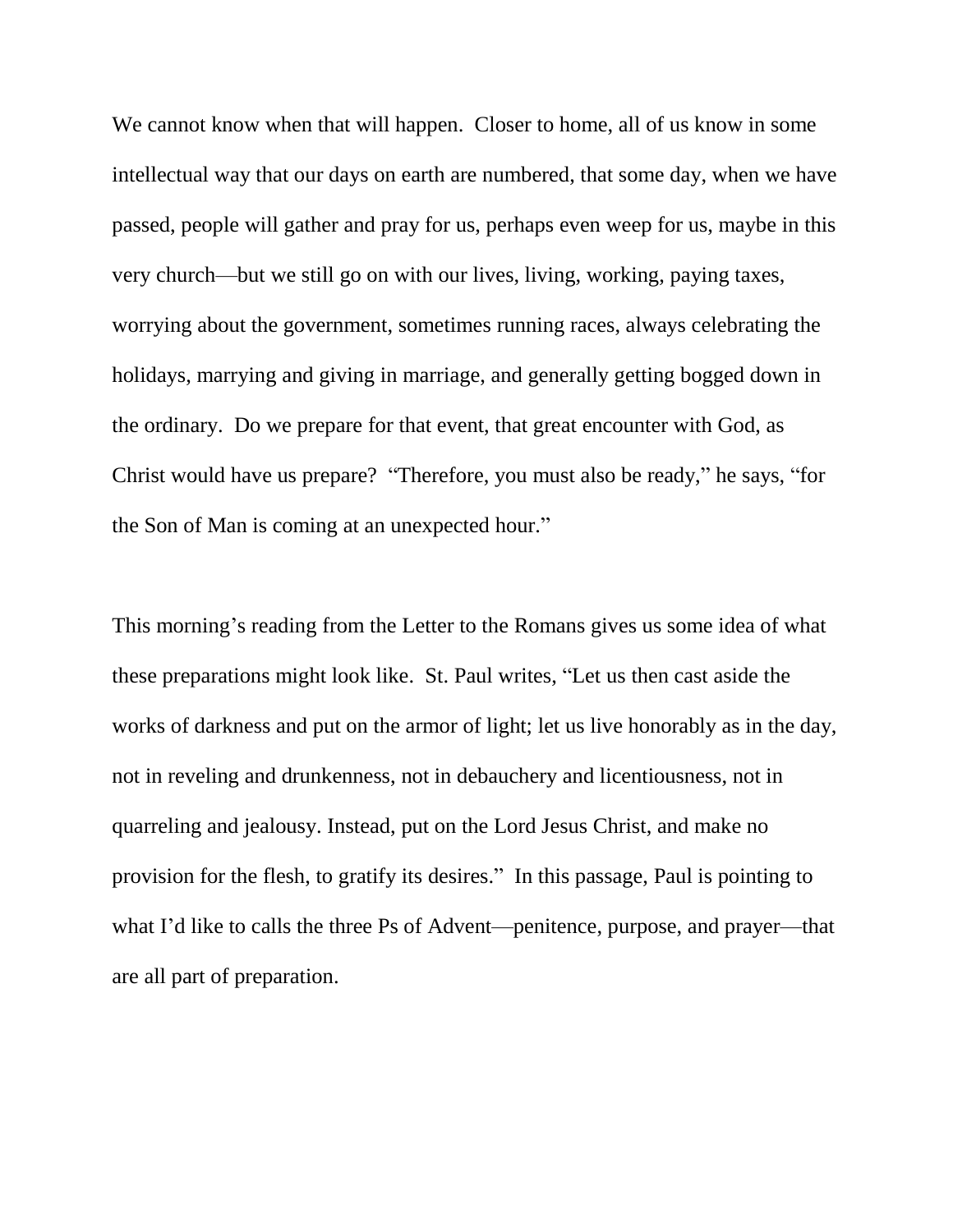First, our Advent preparations require penitence. This means careful consideration of what we've done wrong—or what we're doing that is wrong—and then resolving to change our ways—exchanging, as Paul puts it, the works of darkness for the armor of light. It would for us to boil that down to a list of vices or bad habits that must be cast away, but I believe there's more to it. We need also to ask how we have hurt others, and then we must try to make amends. In Advent, we recognize that our days on Earth are limited, and so we must ask if we want to go to the grave holding onto some grudge or some regret for how we have treated others, and then we must ask for the grace to change our ways.

Second, our Advent preparations require purpose. St. Paul enjoins us to "live honorably as in the day, not in debauchery or licentiousness, not in quarreling or jealousy." To live honorably means recognizing that our days are numbered, and so working to make the most of each day as a gift from God, rather than just frittering those days away in useless or harmful ways. I am hoping that there are at least a few country music fans here, because I am reminded of a song from a number of years ago by Tim McGraw, "Live Like You We're Dying." It's sung from the perspective of a man who learns, through the death of his own father, how to live life. Sang McGraw,

"I was finally the husband, that most the time I wasn't.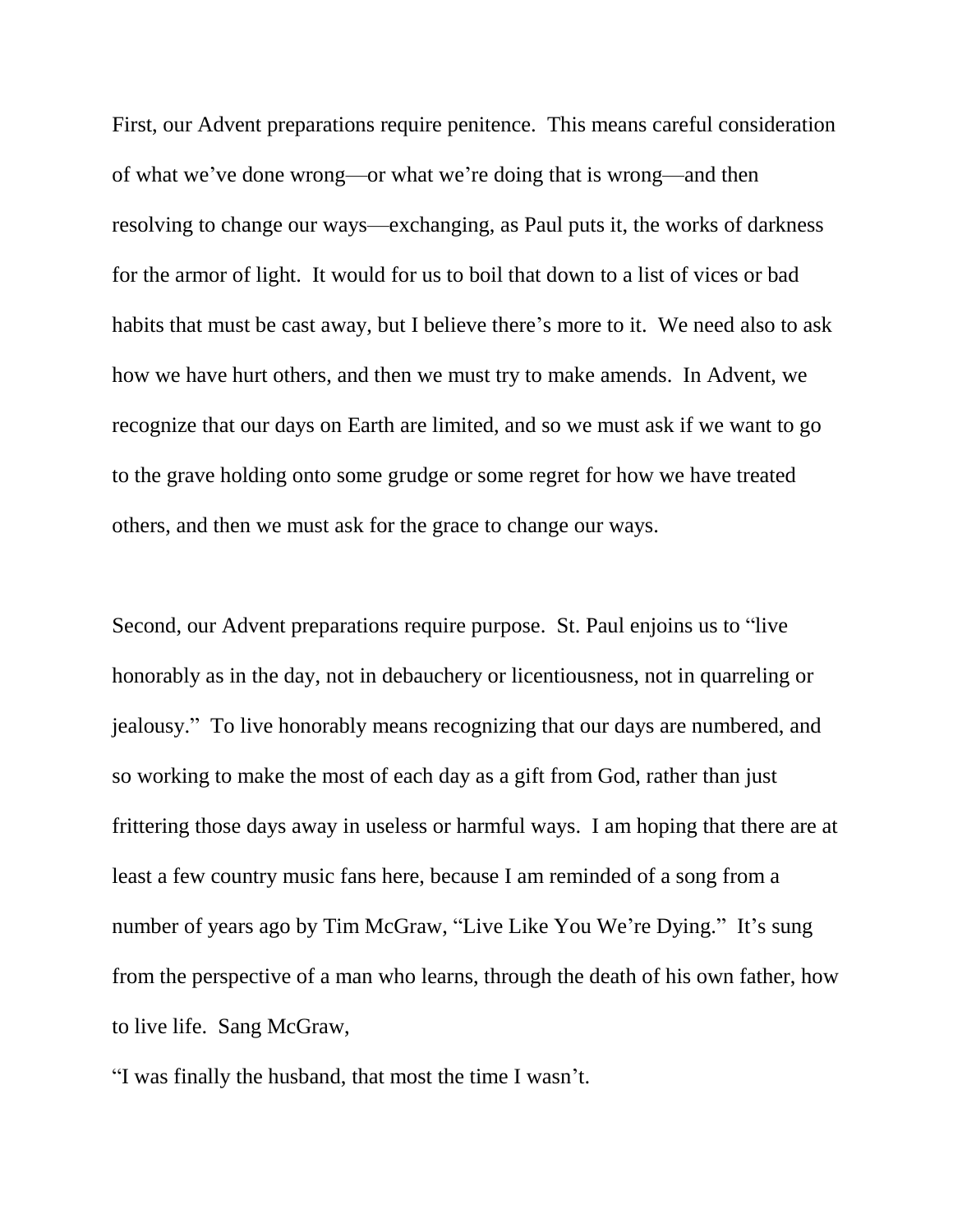And I became a friend a friend would like to have.

And all the sudden goin' fishing wasn't such an imposition.

And I went three times that year I lost my dad.

Well, I finally read the good book, and I took a good long hard look at what I'd do if I could do it all again."

For McGraw, that's what it meant to live like you're dying—to live with a new sense of purpose and love. As in the song, in Advent, we recognize anew that each day is a gift, and so try to make the most of each day for our own enjoyment and for the well-being of others.

Finally, our Advent preparations require prayer—prayer because penitence is hard. It's hard to look in the mirror and see—and admit—what's wrong in your life. It's hard to ask for forgiveness when you've hurt somebody else, even in some small way. Prayer is also necessary because living with purpose is hard. With so many distractions clamoring for our attention, it's hard to stay focused on what truly matters: being Christ-like. Loving God. Loving our neighbors. As St. Paul writes, we must "put on the Lord Jesus Christ," and so we must pray for God's strength and wisdom and guidance and compassion.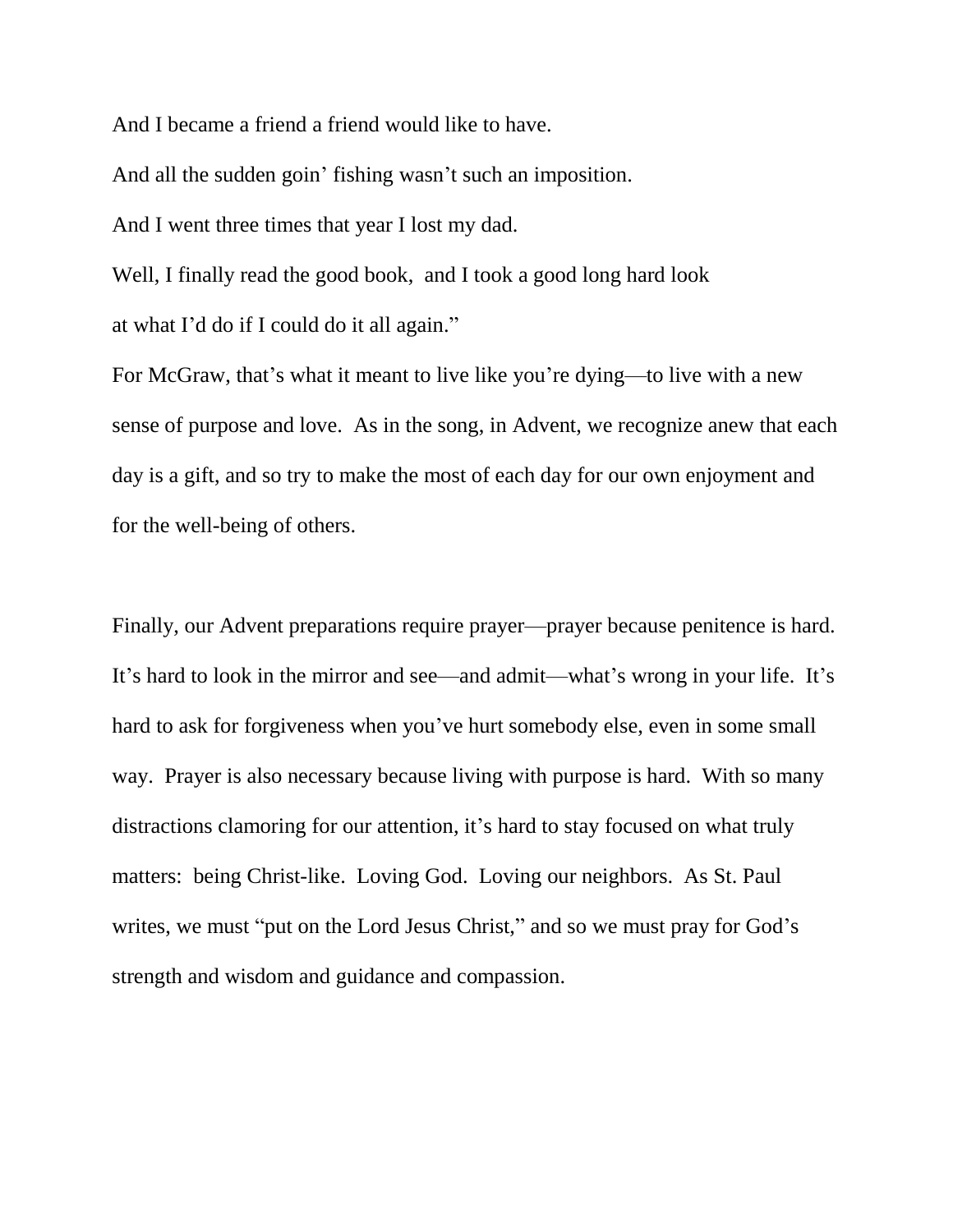Penitence, purpose, and prayer—but it really all comes back to preparation, and it is so good to be prepared. Even so, perhaps the greatest thing we can do is to trust in the loving mercy of God for us in Jesus Christ. I'm thinking of another song now—"People Get Ready", which was first sung by the Impressions in the 1960s and then covered by many others such as Rod Stewart. It's a song that is somewhere on the border between gospel and soul. Sang the Impressions,

People get ready There's a [train](https://www.definitions.net/definition/train) a-coming You don't need no baggage You just get on board All you need is faith To hear the [diesels](https://www.definitions.net/definition/diesels) humming Don't need no ticket You just [thank](https://www.definitions.net/definition/thank) the Lord Yes, we must prepare for the coming of the Lord in whatever form that will take in our lives. People, *get* ready. But when I think back now to the way I prepared for my race on Thanksgiving, I'm glad I put in those miles. Yes, they made the race easier—even the long second mile, which is almost entirely up hill. But more than that, that preparation and those miles were good for me. It was good to set aside some time physically and emotionally each day for myself, even if it was just long enough to run a few miles. I felt tired but good when I finished each run. In a way, I was already a winner when I went to the race. I hope the same holds true